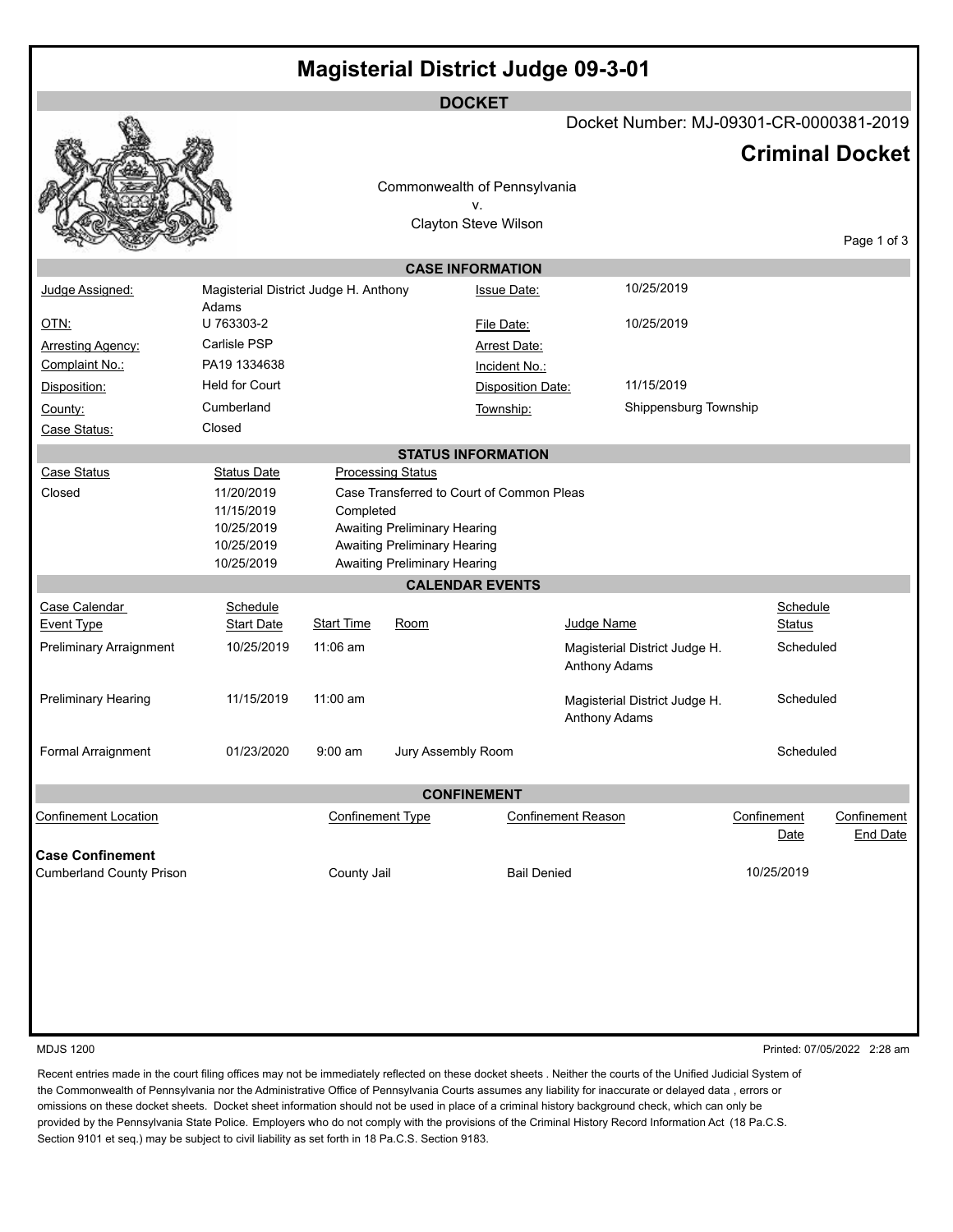| <b>Magisterial District Judge 09-3-01</b>                                                                                                                      |                                       |                                  |                                                  |            |              |                                             |                             |
|----------------------------------------------------------------------------------------------------------------------------------------------------------------|---------------------------------------|----------------------------------|--------------------------------------------------|------------|--------------|---------------------------------------------|-----------------------------|
|                                                                                                                                                                |                                       |                                  | <b>DOCKET</b>                                    |            |              |                                             |                             |
|                                                                                                                                                                |                                       |                                  |                                                  |            |              | Docket Number: MJ-09301-CR-0000381-2019     |                             |
|                                                                                                                                                                |                                       |                                  |                                                  |            |              | <b>Criminal Docket</b>                      |                             |
|                                                                                                                                                                |                                       |                                  | Commonwealth of Pennsylvania                     |            |              |                                             |                             |
|                                                                                                                                                                |                                       |                                  | ٧.                                               |            |              |                                             |                             |
|                                                                                                                                                                |                                       |                                  | Clayton Steve Wilson                             |            |              |                                             | Page 2 of 3                 |
|                                                                                                                                                                |                                       |                                  | <b>DEFENDANT INFORMATION</b>                     |            |              |                                             |                             |
| Name:                                                                                                                                                          | Wilson, Clayton Steve                 |                                  | <u>Sex:</u>                                      |            | Male         |                                             |                             |
| Date of Birth:                                                                                                                                                 | 01/30/1999                            |                                  | Race:                                            |            | <b>Black</b> |                                             |                             |
| Address(es):                                                                                                                                                   |                                       |                                  |                                                  |            |              |                                             |                             |
| Home                                                                                                                                                           |                                       |                                  |                                                  |            |              |                                             |                             |
| Shippensburg, PA                                                                                                                                               |                                       |                                  |                                                  |            |              |                                             |                             |
| Advised of His Right to Apply for Assignment of Counsel?                                                                                                       |                                       |                                  | No                                               |            |              |                                             |                             |
| Public Defender Requested by the Defendant?                                                                                                                    |                                       |                                  | No                                               |            |              |                                             |                             |
| Application Provided for Appointment of Public Defender?                                                                                                       |                                       |                                  | No                                               |            |              |                                             |                             |
| Has the Defendant Been Fingerprinted?                                                                                                                          |                                       |                                  | No                                               |            |              |                                             |                             |
|                                                                                                                                                                |                                       |                                  | <b>CASE PARTICIPANTS</b>                         |            |              |                                             |                             |
| <b>Participant Type</b>                                                                                                                                        |                                       | <b>Participant Name</b>          |                                                  |            |              |                                             |                             |
| <b>Arresting Officer</b>                                                                                                                                       |                                       | Boardman, John E.                |                                                  |            |              |                                             |                             |
| Defendant                                                                                                                                                      |                                       | Wilson, Clayton Steve            |                                                  |            |              |                                             |                             |
|                                                                                                                                                                |                                       |                                  | <b>BAIL</b>                                      |            |              |                                             |                             |
| <b>Bail Set:</b>                                                                                                                                               |                                       |                                  |                                                  |            |              | <b>Nebbia Status: None</b>                  |                             |
| <b>Bail Action Type</b><br>Denied                                                                                                                              | <b>Bail Action Date</b><br>10/25/2019 | <b>Bail Type</b>                 |                                                  | Percentage |              | <u>Amount</u><br>\$0.00                     |                             |
| Bail Action Reason: Criminal Homicide                                                                                                                          |                                       |                                  |                                                  |            |              |                                             |                             |
|                                                                                                                                                                |                                       |                                  |                                                  |            |              |                                             |                             |
|                                                                                                                                                                |                                       |                                  | <b>CHARGES</b>                                   |            |              |                                             |                             |
| # Charge<br>1 18 § 2501 §§ A                                                                                                                                   | Grade<br>F <sub>1</sub>               | Description<br>Criminal Homicide |                                                  |            | Offense Dt.  | Disposition<br>10/06/2019    Held for Court |                             |
| 2 18 § 901 §§ A                                                                                                                                                | F <sub>1</sub>                        |                                  | Criminal Attempt - Criminal Homicide             |            | 10/06/2019   | Held for Court                              |                             |
| 3 18 § 2702 §§ A1                                                                                                                                              | F <sub>1</sub>                        |                                  | Aggravated Assault - Attempts to cause SBI or    |            | 10/06/2019   | Held for Court                              |                             |
|                                                                                                                                                                |                                       |                                  | causes injury with extreme indifference          |            |              |                                             |                             |
| 4 18 § 2702 §§ A4                                                                                                                                              | F <sub>2</sub>                        | BI with deadly weapon            | Aggravated Assault - Attempts to cause or causes |            | 10/06/2019   | Held for Court                              |                             |
| 5 18 § 6106 §§ A1                                                                                                                                              | F <sub>3</sub>                        |                                  | Firearms Not To Be Carried W/O License           |            | 10/06/2019   | Held for Court                              |                             |
| 6 18 § 2705                                                                                                                                                    | M <sub>2</sub>                        |                                  | Recklessly Endangering Another Person            |            | 10/06/2019   | Dismissed                                   |                             |
|                                                                                                                                                                |                                       |                                  |                                                  |            |              |                                             |                             |
|                                                                                                                                                                |                                       |                                  |                                                  |            |              |                                             |                             |
|                                                                                                                                                                |                                       |                                  |                                                  |            |              |                                             |                             |
|                                                                                                                                                                |                                       |                                  |                                                  |            |              |                                             |                             |
|                                                                                                                                                                |                                       |                                  |                                                  |            |              |                                             |                             |
|                                                                                                                                                                |                                       |                                  |                                                  |            |              |                                             |                             |
| <b>MDJS 1200</b>                                                                                                                                               |                                       |                                  | Page 2 of 3                                      |            |              |                                             | Printed: 07/05/2022 2:28 am |
| Recent entries made in the court filing offices may not be immediately reflected on these docket sheets . Neither the courts of the Unified Judicial System of |                                       |                                  |                                                  |            |              |                                             |                             |

the Commonwealth of Pennsylvania nor the Administrative Office of Pennsylvania Courts assumes any liability for inaccurate or delayed data , errors or omissions on these docket sheets. Docket sheet information should not be used in place of a criminal history background check, which can only be provided by the Pennsylvania State Police. Employers who do not comply with the provisions of the Criminal History Record Information Act (18 Pa.C.S. Section 9101 et seq.) may be subject to civil liability as set forth in 18 Pa.C.S. Section 9183.